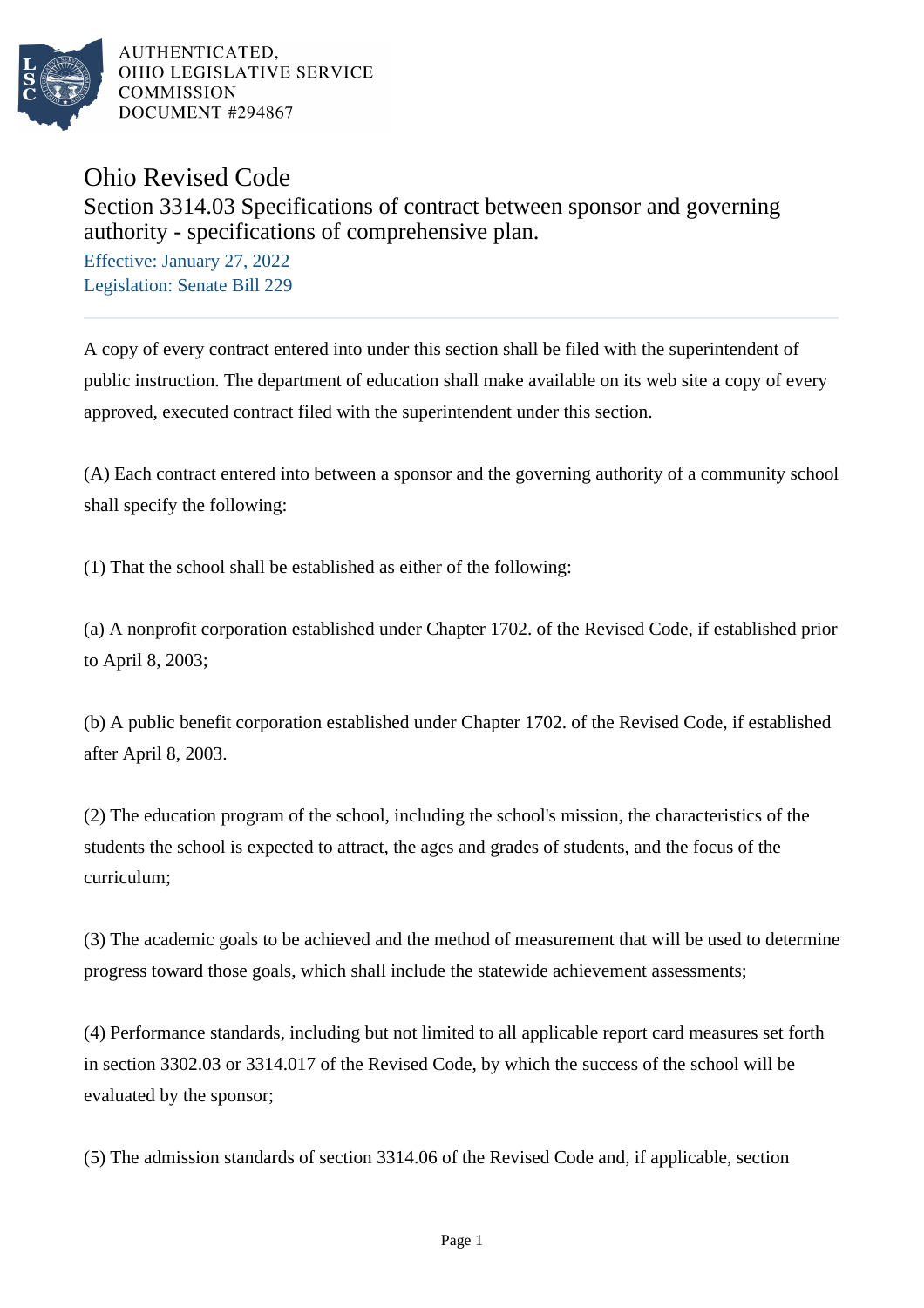

3314.061 of the Revised Code;

(6)(a) Dismissal procedures;

(b) A requirement that the governing authority adopt an attendance policy that includes a procedure for automatically withdrawing a student from the school if the student without a legitimate excuse fails to participate in seventy-two consecutive hours of the learning opportunities offered to the student.

(7) The ways by which the school will achieve racial and ethnic balance reflective of the community it serves;

(8) Requirements for financial audits by the auditor of state. The contract shall require financial records of the school to be maintained in the same manner as are financial records of school districts, pursuant to rules of the auditor of state. Audits shall be conducted in accordance with section 117.10 of the Revised Code.

(9) An addendum to the contract outlining the facilities to be used that contains at least the following information:

(a) A detailed description of each facility used for instructional purposes;

(b) The annual costs associated with leasing each facility that are paid by or on behalf of the school;

(c) The annual mortgage principal and interest payments that are paid by the school;

(d) The name of the lender or landlord, identified as such, and the lender's or landlord's relationship to the operator, if any.

(10) Qualifications of teachers, including a requirement that the school's classroom teachers be licensed in accordance with sections 3319.22 to 3319.31 of the Revised Code, except that a community school may engage noncertificated persons to teach up to twelve hours or forty hours per week pursuant to section 3319.301 of the Revised Code.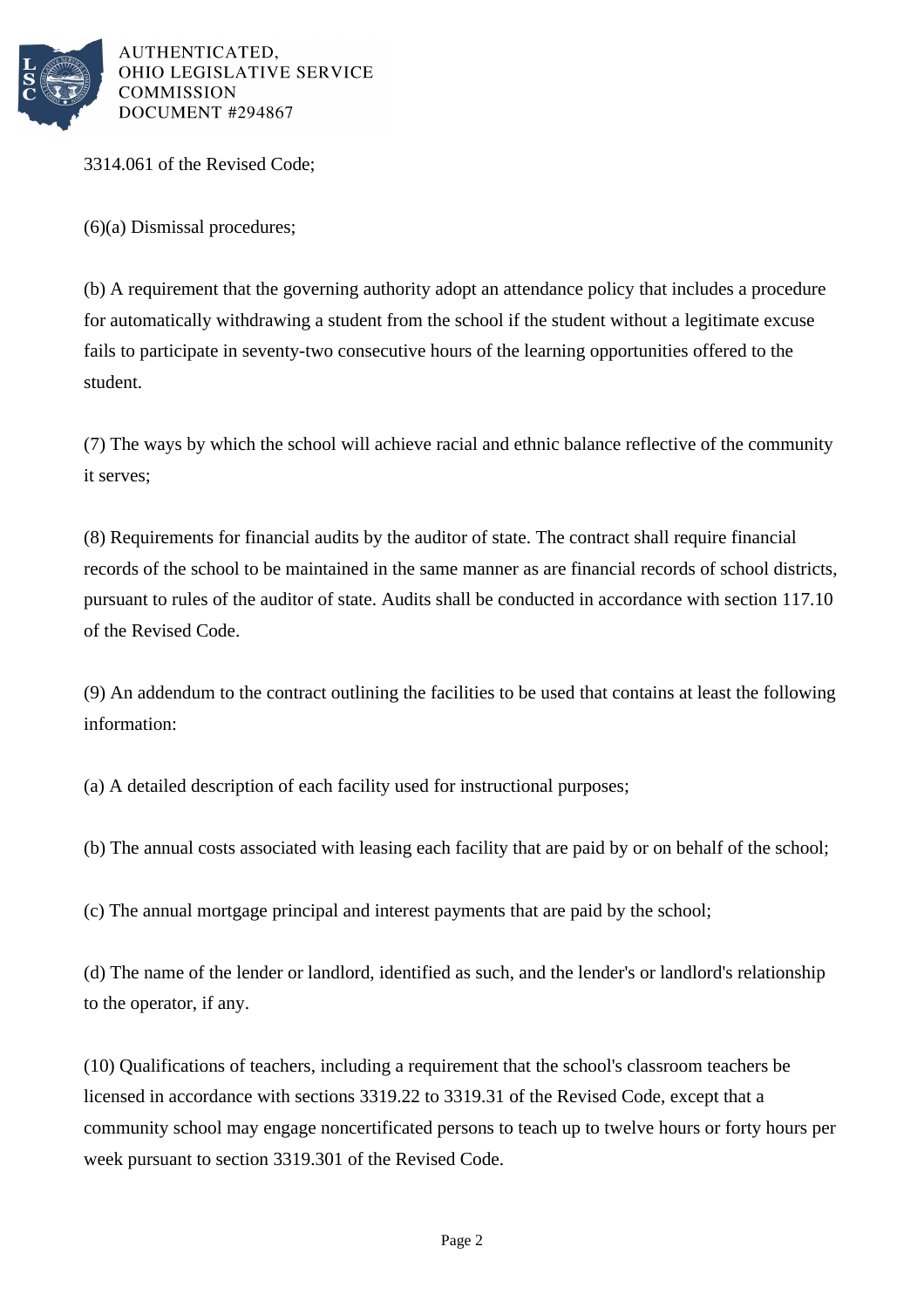

(11) That the school will comply with the following requirements:

(a) The school will provide learning opportunities to a minimum of twenty-five students for a minimum of nine hundred twenty hours per school year.

(b) The governing authority will purchase liability insurance, or otherwise provide for the potential liability of the school.

(c) The school will be nonsectarian in its programs, admission policies, employment practices, and all other operations, and will not be operated by a sectarian school or religious institution.

(d) The school will comply with sections 9.90, 9.91, 109.65, 121.22, 149.43, 2151.357, 2151.421, 2313.19, 3301.0710, 3301.0711, 3301.0712, 3301.0715, 3301.0729, 3301.948, 3302.037, 3313.472, 3313.50, 3313.539, 3313.5310, 3313.608, 3313.609, 3313.6012, 3313.6013, 3313.6014, 3313.6015, 3313.6020, 3313.6024, 3313.6025, 3313.6026, 3313.643, 3313.648, 3313.6411, 3313.66, 3313.661, 3313.662, 3313.666, 3313.667, 3313.668, 3313.669, 3313.6610, 3313.67, 3313.671, 3313.672, 3313.673, 3313.69, 3313.71, 3313.716, 3313.718, 3313.719, 3313.7112, 3313.721, 3313.80, 3313.814, 3313.816, 3313.817, 3313.818, 3313.86, 3313.89, 3313.96, 3319.073, 3319.077, 3319.078, 3319.238, 3319.318, 3319.321, 3319.39, 3319.391, 3319.393, 3319.41, 3319.46, 3320.01, 3320.02, 3320.03, 3321.01, 3321.041, 3321.13, 3321.14, 3321.141, 3321.17, 3321.18, 3321.19, 3323.251, 3327.10, 4111.17, 4113.52, 5502.262, and 5705.391 and Chapters 117., 1347., 2744., 3365., 3742., 4112., 4123., 4141., and 4167. of the Revised Code as if it were a school district and will comply with section 3301.0714 of the Revised Code in the manner specified in section 3314.17 of the Revised Code.

(e) The school shall comply with Chapter 102. and section 2921.42 of the Revised Code.

(f) The school will comply with sections 3313.61, 3313.611, 3313.614, 3313.617, 3313.618, and 3313.6114 of the Revised Code, except that for students who enter ninth grade for the first time before July 1, 2010, the requirement in sections 3313.61 and 3313.611 of the Revised Code that a person must successfully complete the curriculum in any high school prior to receiving a high school diploma may be met by completing the curriculum adopted by the governing authority of the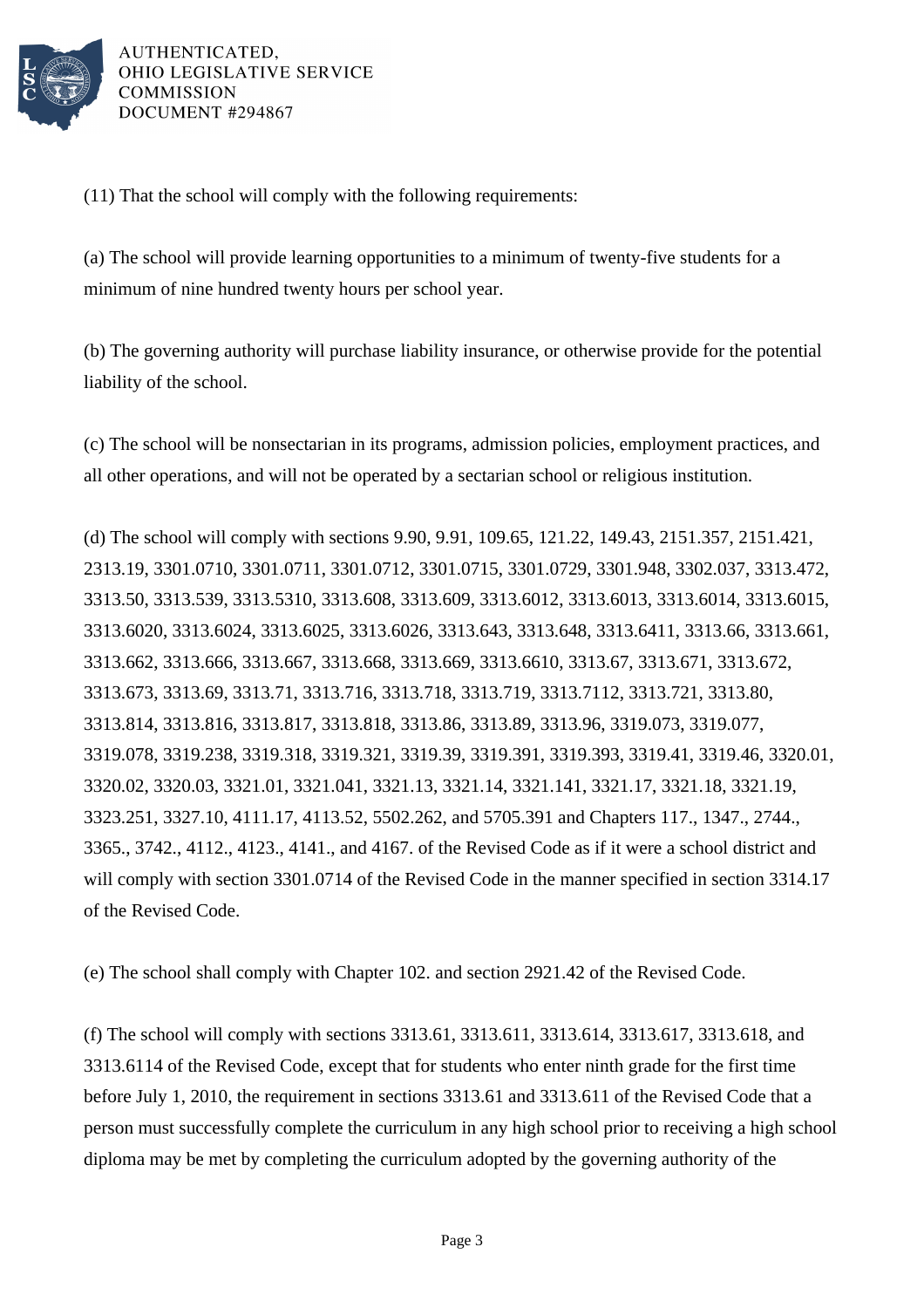

community school rather than the curriculum specified in Title XXXIII of the Revised Code or any rules of the state board of education. Beginning with students who enter ninth grade for the first time on or after July 1, 2010, the requirement in sections 3313.61 and 3313.611 of the Revised Code that a person must successfully complete the curriculum of a high school prior to receiving a high school diploma shall be met by completing the requirements prescribed in section 3313.6027 and division (C) of section 3313.603 of the Revised Code, unless the person qualifies under division (D) or (F) of that section. Each school shall comply with the plan for awarding high school credit based on demonstration of subject area competency, and beginning with the 2017-2018 school year, with the updated plan that permits students enrolled in seventh and eighth grade to meet curriculum requirements based on subject area competency adopted by the state board of education under divisions (J)(1) and (2) of section 3313.603 of the Revised Code. Beginning with the 2018-2019 school year, the school shall comply with the framework for granting units of high school credit to students who demonstrate subject area competency through work-based learning experiences, internships, or cooperative education developed by the department under division (J)(3) of section 3313.603 of the Revised Code.

(g) The school governing authority will submit within four months after the end of each school year a report of its activities and progress in meeting the goals and standards of divisions (A)(3) and (4) of this section and its financial status to the sponsor and the parents of all students enrolled in the school.

(h) The school, unless it is an internet- or computer-based community school, will comply with section 3313.801 of the Revised Code as if it were a school district.

(i) If the school is the recipient of moneys from a grant awarded under the federal race to the top program, Division (A), Title XIV, Sections 14005 and 14006 of the "American Recovery and Reinvestment Act of 2009," Pub. L. No. 111-5, 123 Stat. 115, the school will pay teachers based upon performance in accordance with section 3317.141 and will comply with section 3319.111 of the Revised Code as if it were a school district.

(j) If the school operates a preschool program that is licensed by the department of education under sections 3301.52 to 3301.59 of the Revised Code, the school shall comply with sections 3301.50 to 3301.59 of the Revised Code and the minimum standards for preschool programs prescribed in rules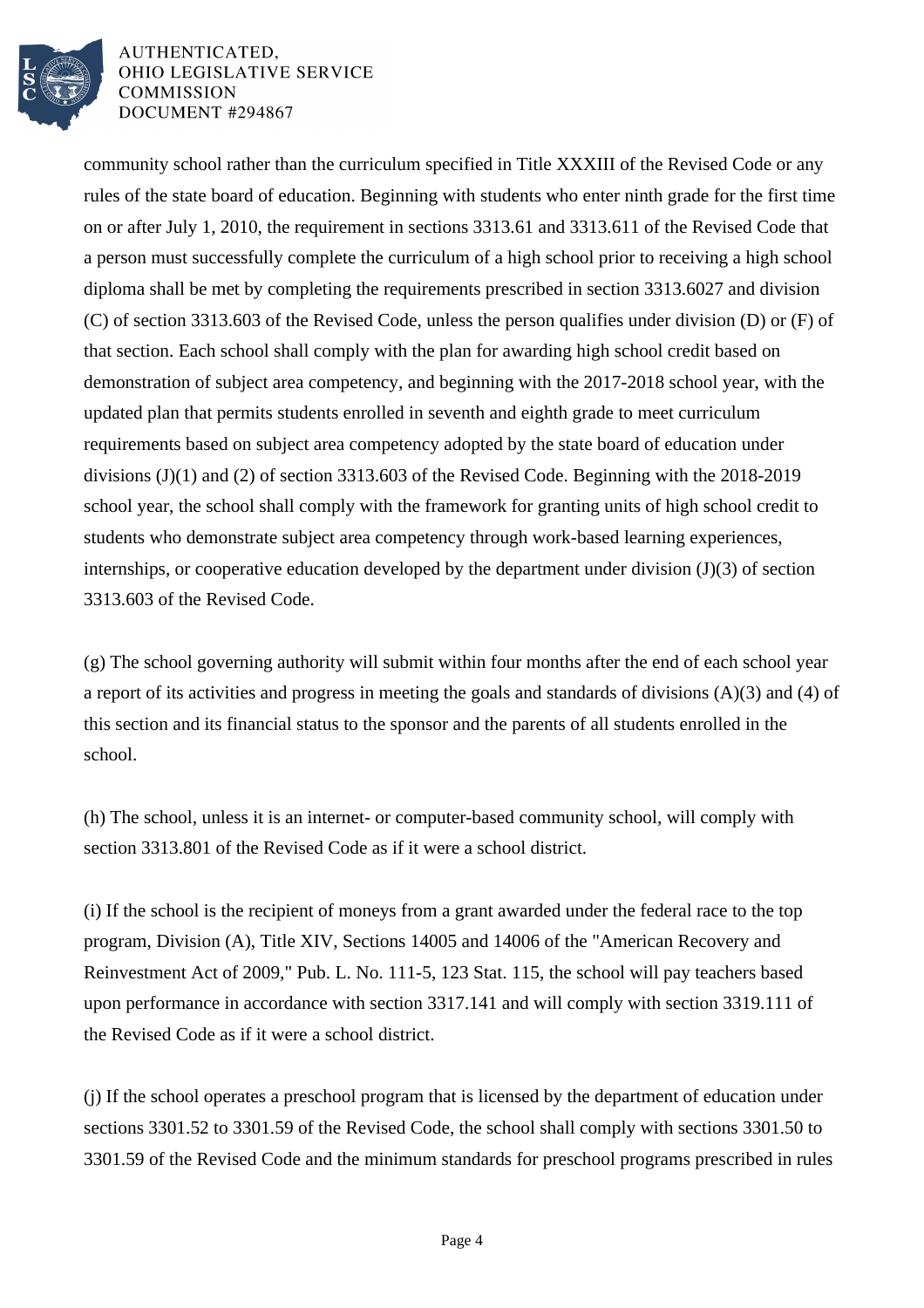

adopted by the state board under section 3301.53 of the Revised Code.

(k) The school will comply with sections 3313.6021 and 3313.6023 of the Revised Code as if it were a school district unless it is either of the following:

(i) An internet- or computer-based community school;

(ii) A community school in which a majority of the enrolled students are children with disabilities as described in division (A)(4)(b) of section 3314.35 of the Revised Code.

(l) The school will comply with section 3321.191 of the Revised Code, unless it is an internet- or computer-based community school that is subject to section 3314.261 of the Revised Code.

(12) Arrangements for providing health and other benefits to employees;

(13) The length of the contract, which shall begin at the beginning of an academic year. No contract shall exceed five years unless such contract has been renewed pursuant to division (E) of this section.

(14) The governing authority of the school, which shall be responsible for carrying out the provisions of the contract;

(15) A financial plan detailing an estimated school budget for each year of the period of the contract and specifying the total estimated per pupil expenditure amount for each such year.

(16) Requirements and procedures regarding the disposition of employees of the school in the event the contract is terminated or not renewed pursuant to section 3314.07 of the Revised Code;

(17) Whether the school is to be created by converting all or part of an existing public school or educational service center building or is to be a new start-up school, and if it is a converted public school or service center building, specification of any duties or responsibilities of an employer that the board of education or service center governing board that operated the school or building before conversion is delegating to the governing authority of the community school with respect to all or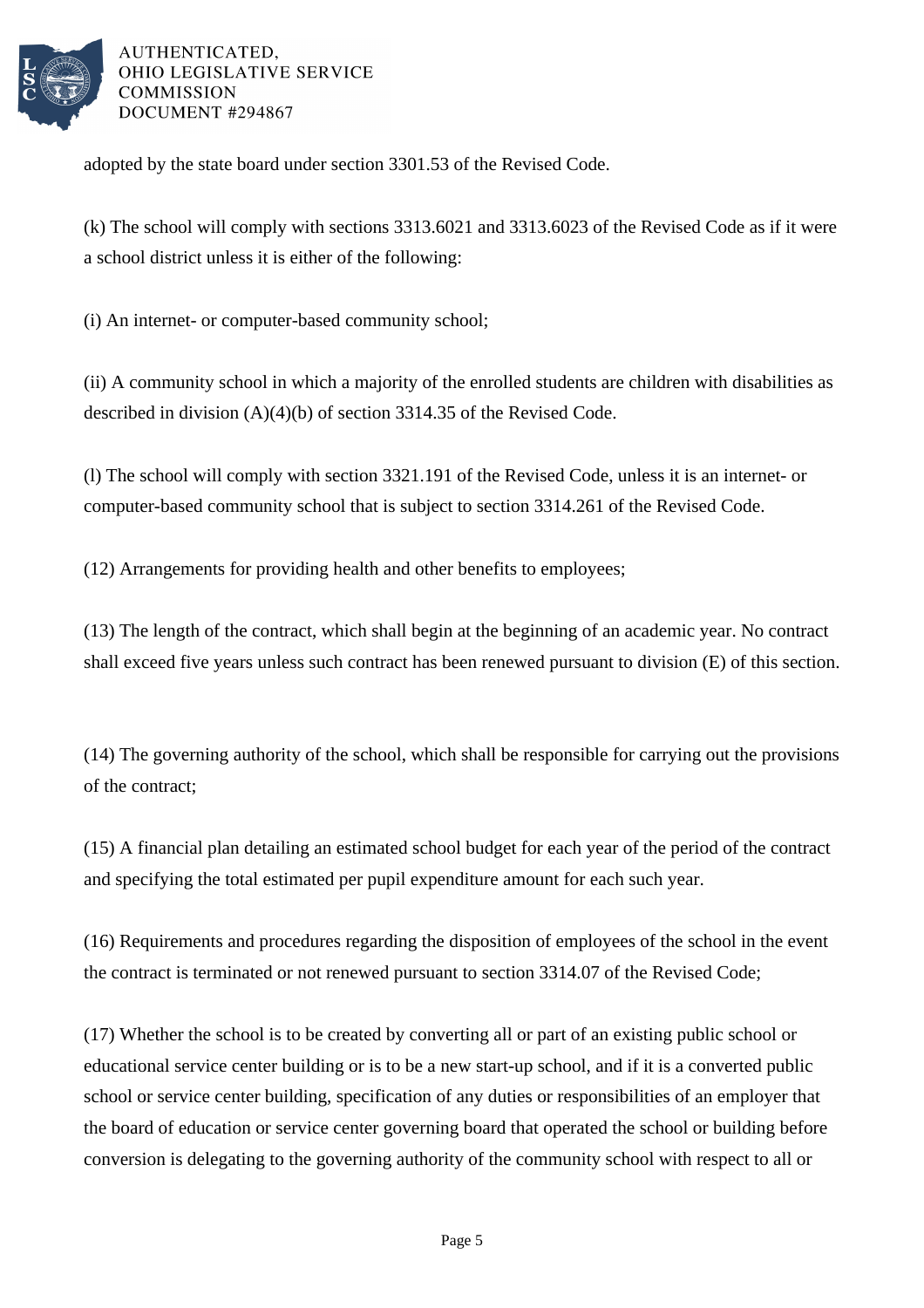

any specified group of employees provided the delegation is not prohibited by a collective bargaining agreement applicable to such employees;

(18) Provisions establishing procedures for resolving disputes or differences of opinion between the sponsor and the governing authority of the community school;

(19) A provision requiring the governing authority to adopt a policy regarding the admission of students who reside outside the district in which the school is located. That policy shall comply with the admissions procedures specified in sections 3314.06 and 3314.061 of the Revised Code and, at the sole discretion of the authority, shall do one of the following:

(a) Prohibit the enrollment of students who reside outside the district in which the school is located;

(b) Permit the enrollment of students who reside in districts adjacent to the district in which the school is located;

(c) Permit the enrollment of students who reside in any other district in the state.

(20) A provision recognizing the authority of the department of education to take over the sponsorship of the school in accordance with the provisions of division (C) of section 3314.015 of the Revised Code;

(21) A provision recognizing the sponsor's authority to assume the operation of a school under the conditions specified in division (B) of section 3314.073 of the Revised Code;

(22) A provision recognizing both of the following:

(a) The authority of public health and safety officials to inspect the facilities of the school and to order the facilities closed if those officials find that the facilities are not in compliance with health and safety laws and regulations;

(b) The authority of the department of education as the community school oversight body to suspend the operation of the school under section 3314.072 of the Revised Code if the department has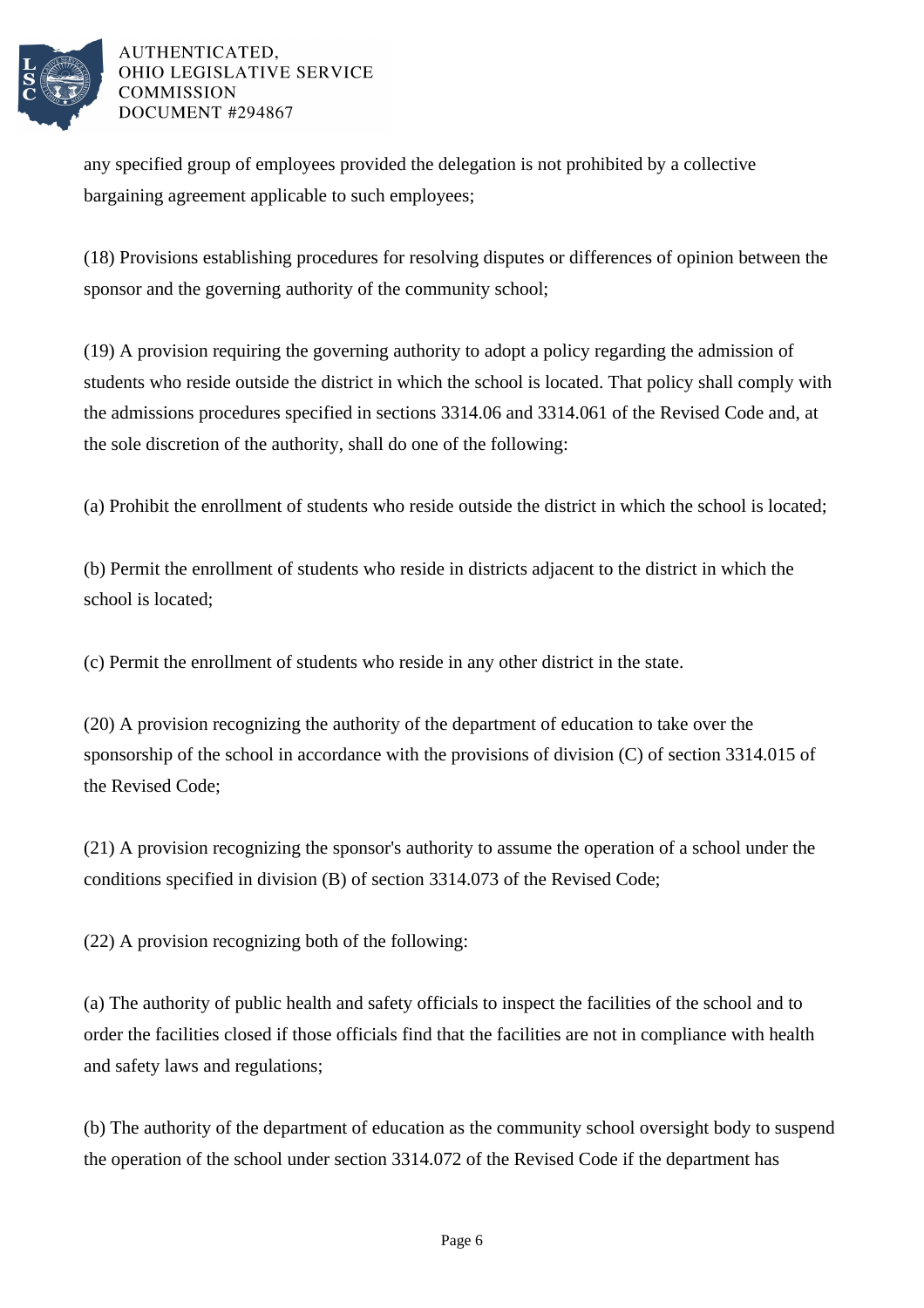

evidence of conditions or violations of law at the school that pose an imminent danger to the health and safety of the school's students and employees and the sponsor refuses to take such action.

(23) A description of the learning opportunities that will be offered to students including both classroom-based and non-classroom-based learning opportunities that is in compliance with criteria for student participation established by the department under division (H)(2) of section 3314.08 of the Revised Code;

(24) The school will comply with sections 3302.04 and 3302.041 of the Revised Code, except that any action required to be taken by a school district pursuant to those sections shall be taken by the sponsor of the school. However, the sponsor shall not be required to take any action described in division (F) of section 3302.04 of the Revised Code.

(25) Beginning in the 2006-2007 school year, the school will open for operation not later than the thirtieth day of September each school year, unless the mission of the school as specified under division (A)(2) of this section is solely to serve dropouts. In its initial year of operation, if the school fails to open by the thirtieth day of September, or within one year after the adoption of the contract pursuant to division (D) of section 3314.02 of the Revised Code if the mission of the school is solely to serve dropouts, the contract shall be void.

(26) Whether the school's governing authority is planning to seek designation for the school as a STEM school equivalent under section 3326.032 of the Revised Code;

(27) That the school's attendance and participation policies will be available for public inspection;

(28) That the school's attendance and participation records shall be made available to the department of education, auditor of state, and school's sponsor to the extent permitted under and in accordance with the "Family Educational Rights and Privacy Act of 1974," 88 Stat. 571, 20 U.S.C. 1232g, as amended, and any regulations promulgated under that act, and section 3319.321 of the Revised Code;

(29) If a school operates using the blended learning model, as defined in section 3301.079 of the Revised Code, all of the following information: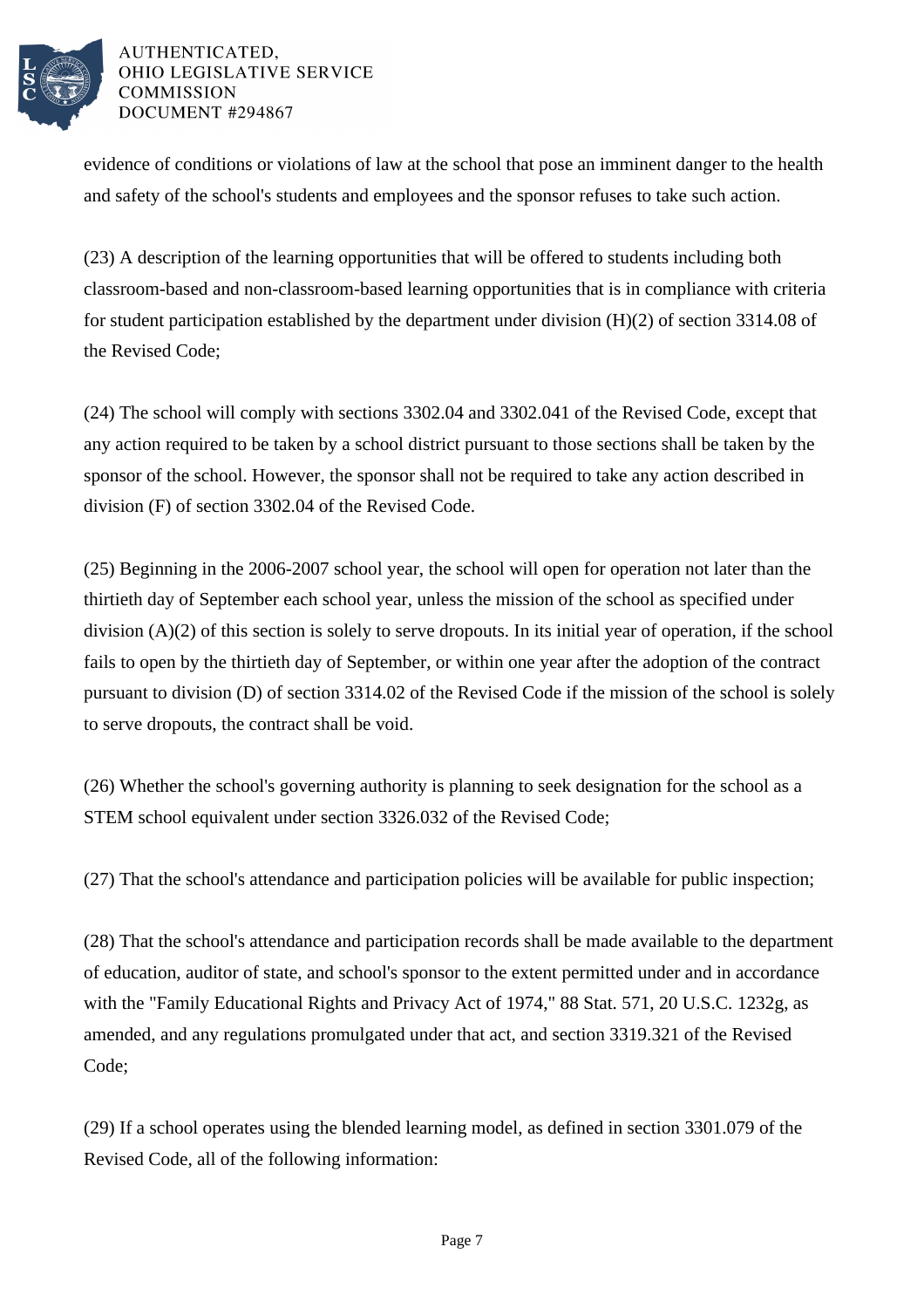

(a) An indication of what blended learning model or models will be used;

(b) A description of how student instructional needs will be determined and documented;

(c) The method to be used for determining competency, granting credit, and promoting students to a higher grade level;

(d) The school's attendance requirements, including how the school will document participation in learning opportunities;

(e) A statement describing how student progress will be monitored;

(f) A statement describing how private student data will be protected;

(g) A description of the professional development activities that will be offered to teachers.

(30) A provision requiring that all moneys the school's operator loans to the school, including facilities loans or cash flow assistance, must be accounted for, documented, and bear interest at a fair market rate;

(31) A provision requiring that, if the governing authority contracts with an attorney, accountant, or entity specializing in audits, the attorney, accountant, or entity shall be independent from the operator with which the school has contracted.

(32) A provision requiring the governing authority to adopt an enrollment and attendance policy that requires a student's parent to notify the community school in which the student is enrolled when there is a change in the location of the parent's or student's primary residence.

(33) A provision requiring the governing authority to adopt a student residence and address verification policy for students enrolling in or attending the school.

(B) The community school shall also submit to the sponsor a comprehensive plan for the school. The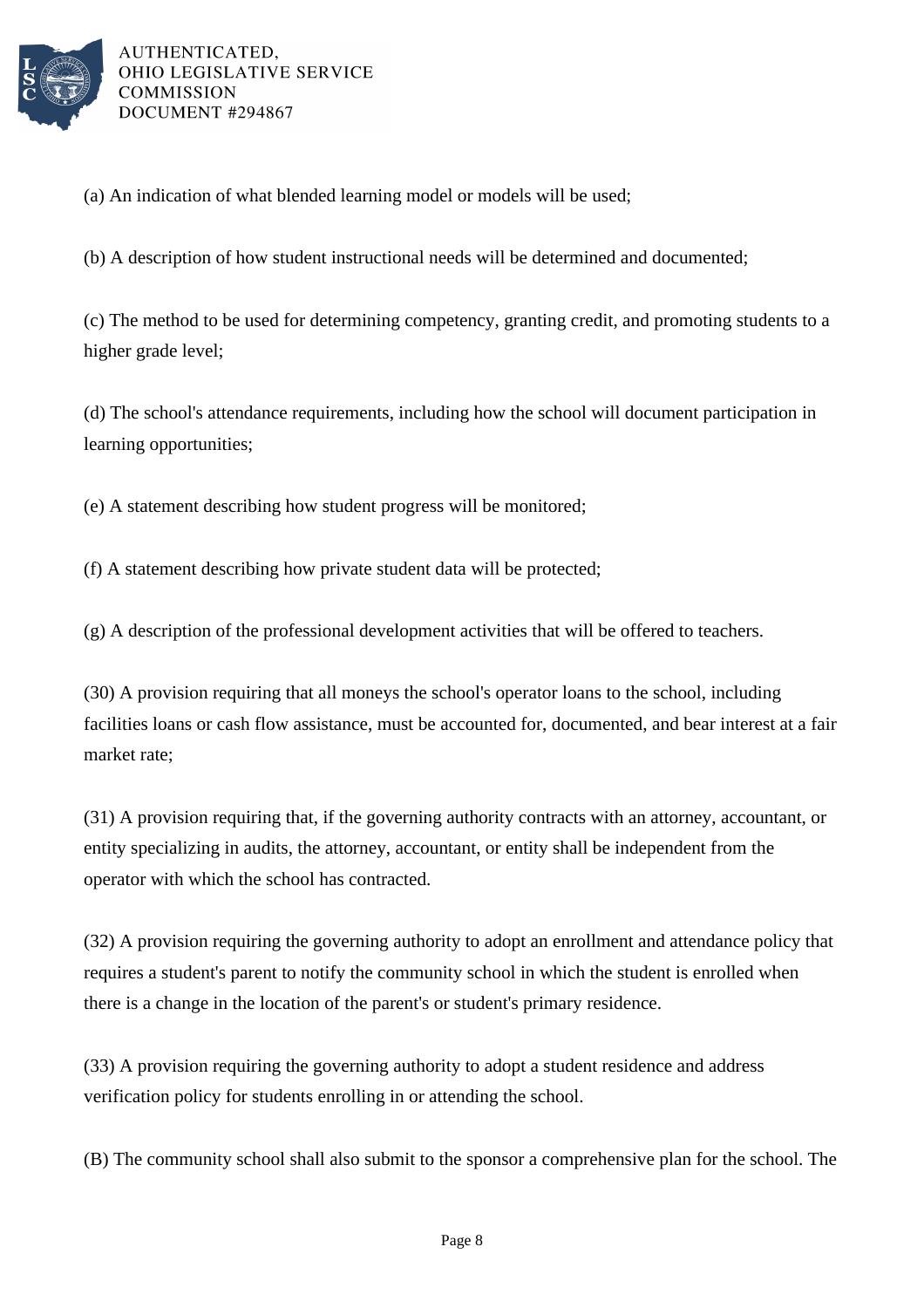

plan shall specify the following:

(1) The process by which the governing authority of the school will be selected in the future;

(2) The management and administration of the school;

(3) If the community school is a currently existing public school or educational service center building, alternative arrangements for current public school students who choose not to attend the converted school and for teachers who choose not to teach in the school or building after conversion;

(4) The instructional program and educational philosophy of the school;

(5) Internal financial controls.

When submitting the plan under this division, the school shall also submit copies of all policies and procedures regarding internal financial controls adopted by the governing authority of the school.

(C) A contract entered into under section 3314.02 of the Revised Code between a sponsor and the governing authority of a community school may provide for the community school governing authority to make payments to the sponsor, which is hereby authorized to receive such payments as set forth in the contract between the governing authority and the sponsor. The total amount of such payments for monitoring, oversight, and technical assistance of the school shall not exceed three per cent of the total amount of payments for operating expenses that the school receives from the state.

(D) The contract shall specify the duties of the sponsor which shall be in accordance with the written agreement entered into with the department of education under division (B) of section 3314.015 of the Revised Code and shall include the following:

(1) Monitor the community school's compliance with all laws applicable to the school and with the terms of the contract;

(2) Monitor and evaluate the academic and fiscal performance and the organization and operation of